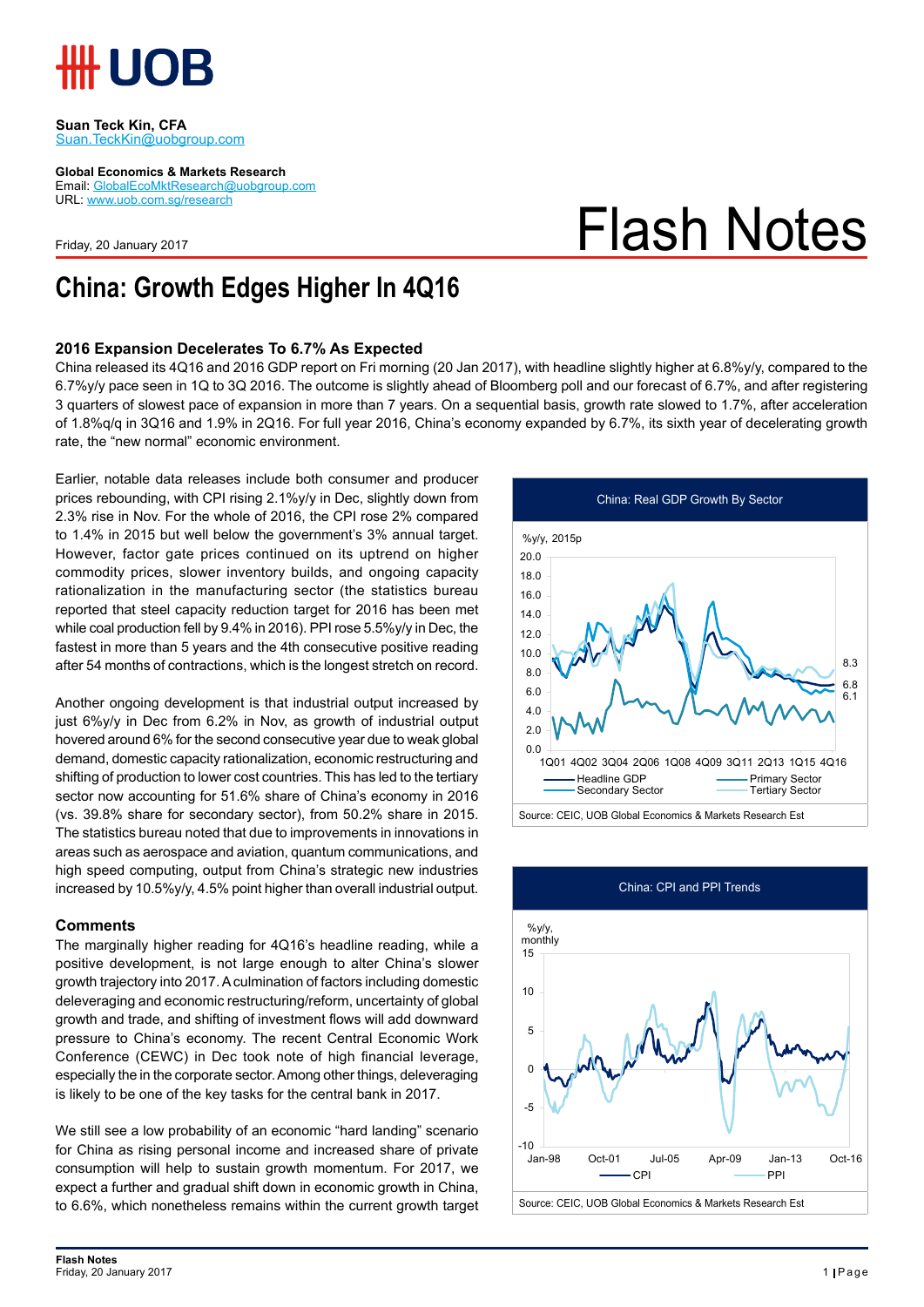of 6.5 to 7%. We note that there is scope for this growth target to be adjusted or widened - to say, 6-7% - to further shape expectations of the "new normal" economic environment and provide room for policy flexibility to deal with a multitude of economic issues in China. Any changes to official growth and policy targets will be reflected at the upcoming National People's Congress in Mar.

Despite the recent rebound of the RMB, led by a massive clear out of offshore CNH shorts in early Jan which has persisted until now, we expect to see depreciation pressure on the currency creeping back like it did in 2016. This is partly due to the US dollar, which we expect to stay higher through 2017 under a "macro shift" environment sparked by US President-elect Trump, as well as increased tendency by Chinese businesses to invest overseas (e.g. for diversification purposes, market expansion, and under the One Belt One Road initiative) and by individuals (for travel and education). As such, we maintain our end-2017 for USD/CNY is at 7.16.

One area to note is US President-elect Trump's position on trade tariffs and "currency manipulation" with respect to Asia. Going by existing metrics, China does not fit the "manipulator" label, though there might still be ways to get around that. In any case, it remains to be seen how exchange rates would be impacted from such an accusation by the US.

In line with the tone set in CEWC, PBoC's policy stance is likely to stay prudent and we expect the central bank to maintain its current benchmark interest rates unchanged at 4.35% (1Y lending) and 1.50% (1Y depo), as well as the RRR intact at 17.0% for now. In domestic financial markets, interest rates are already reflecting the deleveraging tone and "macro shift" mentioned earlier in this report. Liquidity conditions have turned tighter since late 2016, pushing up domestic interbank interest rates (3-month SHIBOR has broken out from a narrow range of 2.8-3.0% in 2015-2016, to 3.7% by mid-Jan 2017) and longer term yields (10Y China government bond yield range has been at 3.1-3.4%, well above the sub-3% range in 2016).



Source: CEIC, UOB Global Economics & Markets Research Est

![](_page_1_Figure_7.jpeg)